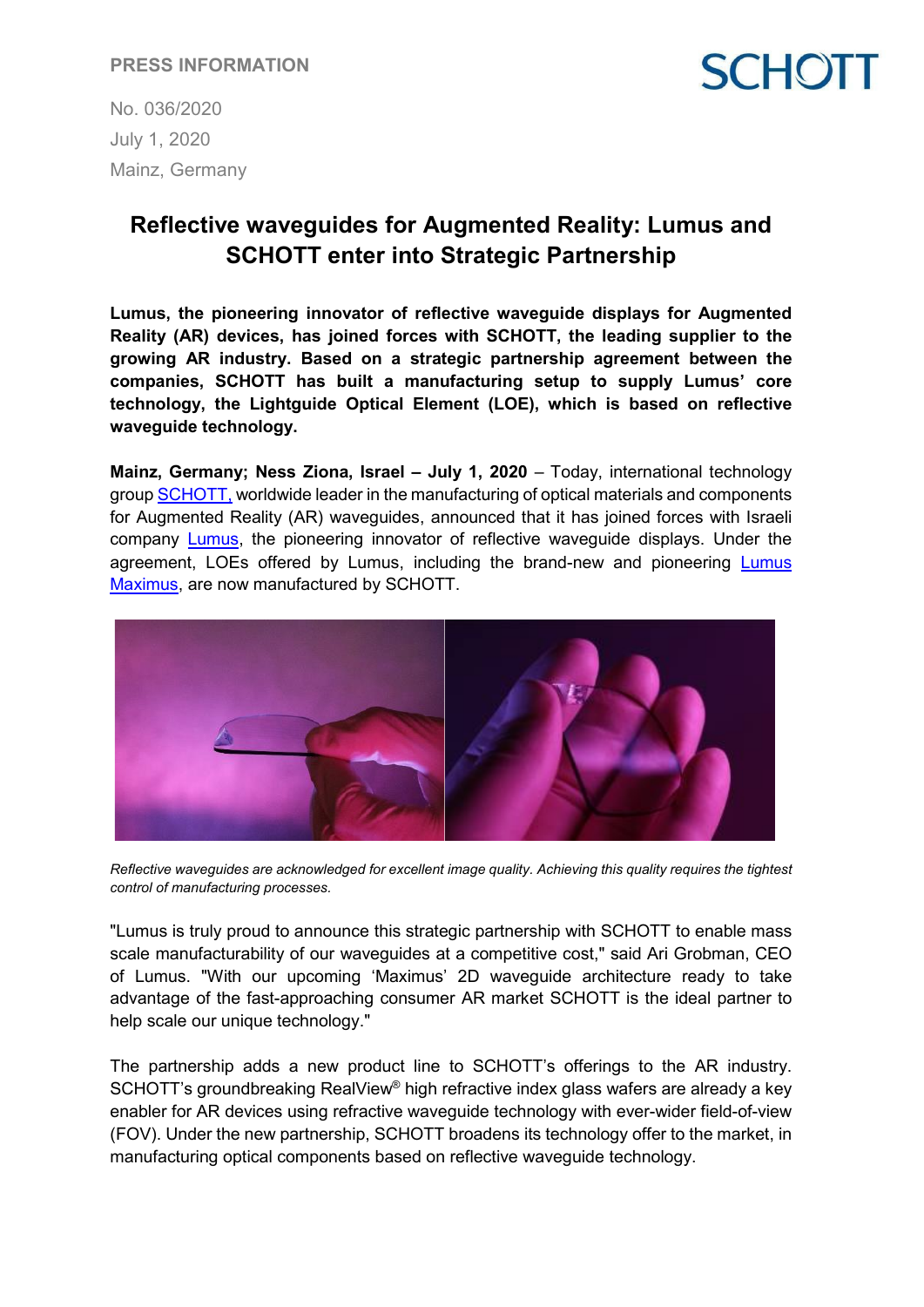"Reflective waveguides are acknowledged for excellent image quality. Achieving this quality requires the tightest control of manufacturing processes. SCHOTT's integrated set-up covers all relevant process steps from material science, melting, processing of substrate and coatings, to final assembly and metrology. That level of control allows us to meet extremely tight manufacturing tolerances at favourable costs," said Dr. Ruediger Sprengard, Head of Augmented Reality at SCHOTT. "Reflective waveguide LOEs complement our product portfolio giving our customers the option to pick the technology suited best for their application and underline our commitment to the AR industry."

## **An emerging industry – looking for optical excellence**

AR/MR devices are on their way to end consumers. The innovation roadmaps of leading tech giants around the globe include AR solutions as the "next big thing" in consumer electronics. End user-adoption of this technology requires uncompromised image quality, widest FOV, and a small, sleek device light enough to be worn on the face comfortably for extended periods. The AR/MR industry has devoted significant resources to achieve these goals, while meeting the retail price demands of consumers.

The AR/MR industry widely believes that a waveguide-based optical design will be a key enabler for end consumer adoption. In order to deliver images with uncompromised quality, those waveguides require optical glass of most pristine quality and surfaces manufactured to unprecedented precision. SCHOTT is serving AR/MR innovators worldwide as the leading provider of waveguide materials. Within this segment, SCHOTT's customers use different technologies to manage the input and output functionality in such waveguides, among which surface gratings and volume holographic structures, all of them already using SCHOTT RealView<sup>®</sup> wafers defining the industry reference in quality and mass manufacturing maturity. Another waveguide technology, widely acknowledged in the market for its image quality, is the reflective waveguide approach pioneered by Lumus.

When making their choice, product designers have to make their technology selection between different trade-offs in image quality, power efficiency, FOV and manufacturing readiness.



*Based on a strategic partnership agreement between the companies, SCHOTT has built a manufacturing setup to supply Lumus' core technology, the Lightguide Optical Element (LOE), which is based on reflective waveguide technology.*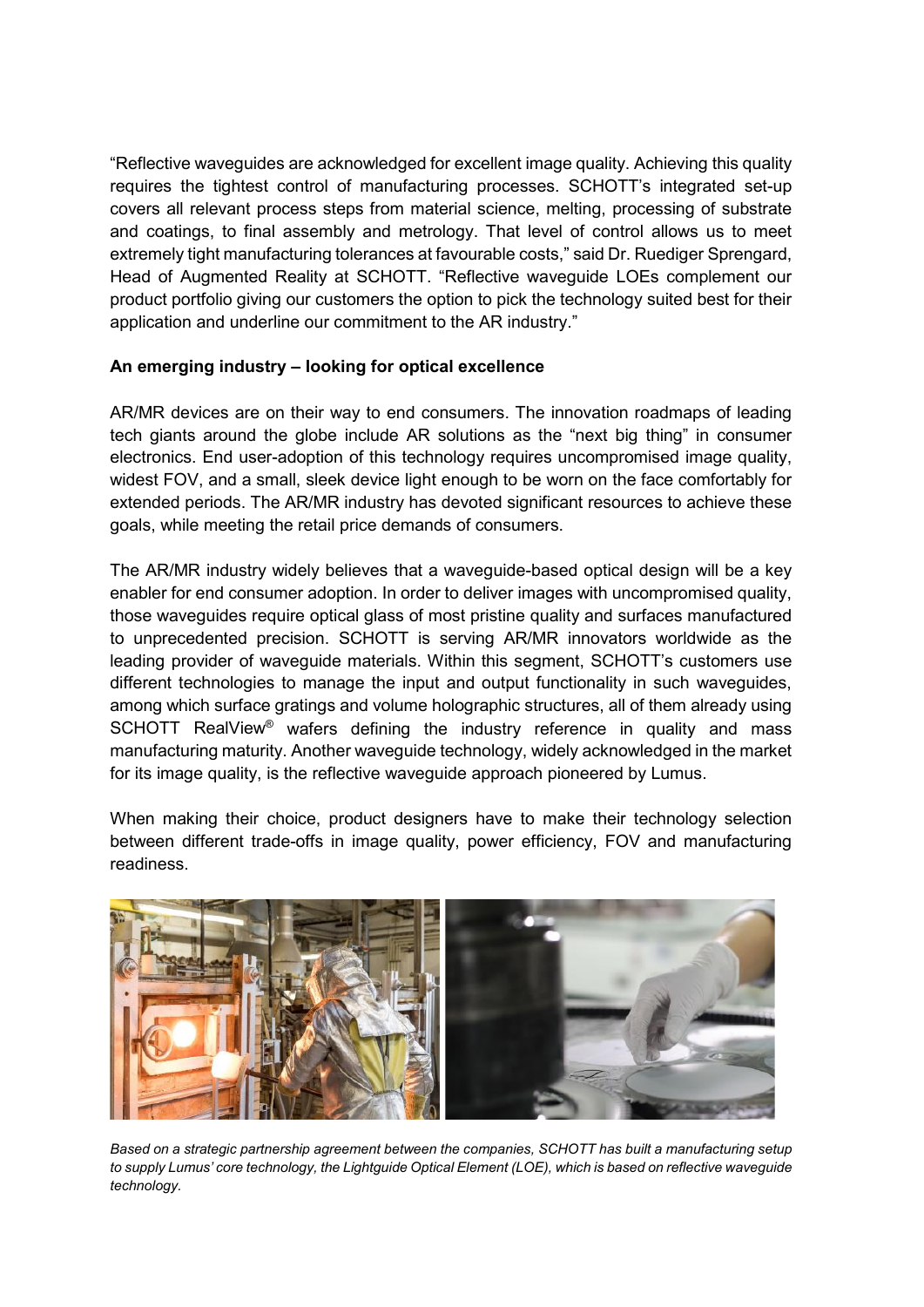#### **Lumus and SCHOTT team up to reshape the future**

Within this cooperation, Lumus is responsible for research and development on the optical design of the reflective waveguides, as well as their commercialization. SCHOTT's focus is the manufacturing of the LOEs, leveraging its international production network with highend optical glass melting in Germany; its field-proven substrate processing lines in China, operated as a joint venture with Crystal-Optech, being already the hub for SCHOTT RealView®, and its component factory in Malaysia, where the LOE assembly line is located. Dedicated engineering hubs in Germany, Switzerland, and China support required process innovation and metrology development.

### **An optical glassmaking heritage of more than 135 years keeps driving innovation**

SCHOTT, the inventor of specialty glass, is fully committed to enabling the future of Augmented and Mixed Reality with outstanding optical glass components. The company's scientists and  $\frac{H}{q}$  asslovers around the world keep on fueling the AR innovation pipeline, based on a proven and scalable mass-production-ready ecosystem. Acknowledging SCHOTT's pioneering role to the industry, SCHOTT's RealView® glass wafers received the [2019 Display Industry Award for Display Component of the Year](http://www.sid.org/About/Awards/DisplayIndustryAwards.aspx) from the Society of Information Display, SID.

#### *### END ###*

## **About SCHOTT**

SCHOTT is a leading international technology group in the areas of specialty glass, glass-ceramics and related high-tech materials. With over 130 years of experience, the company is an innovative partner to many industries, including the home appliance, pharma, electronics, optics, life sciences, automotive and aviation industries. SCHOTT has a global presence with production sites and sales offices in 34 countries. In fiscal year 2018/2019, the Group generated sales of EUR 2.2 billion with its 16,200 employees. SCHOTT AG has its headquarters in Mainz (Germany) and is solely owned by the Carl Zeiss Foundation. This is one of the oldest private and largest science-promoting foundations in Germany. As a foundation company, SCHOTT assumes special responsibility for its employees, society and the environment.

## **About Lumus**

Lumus [\(www.lumusvision.com\)](http://www.lumusvision.com)/) believes the future is looking up, and is working with today's leading augmented reality (AR) and smart eyewear manufacturers to free the world from the limitations of screen-based living. Lumus develops and produces exceptional transparent AR displays that fuse digital and physical worlds like never before. Lumus reflective waveguide optics are the foundational technology on which top global OEM brands are basing their products. The company's patented reflective waveguide optical technology enables true see-through performance and a wide field of view in the most natural-looking, sleek and compact design possible today. Lumus optics are in the market with leading brands such as Lenovo and with military aviation optics via our partnership with Thales Avionics, health care devices like the FDA approved Augmedics xvision, and industrial devices like Thirdeye's X2 MR Glasses.